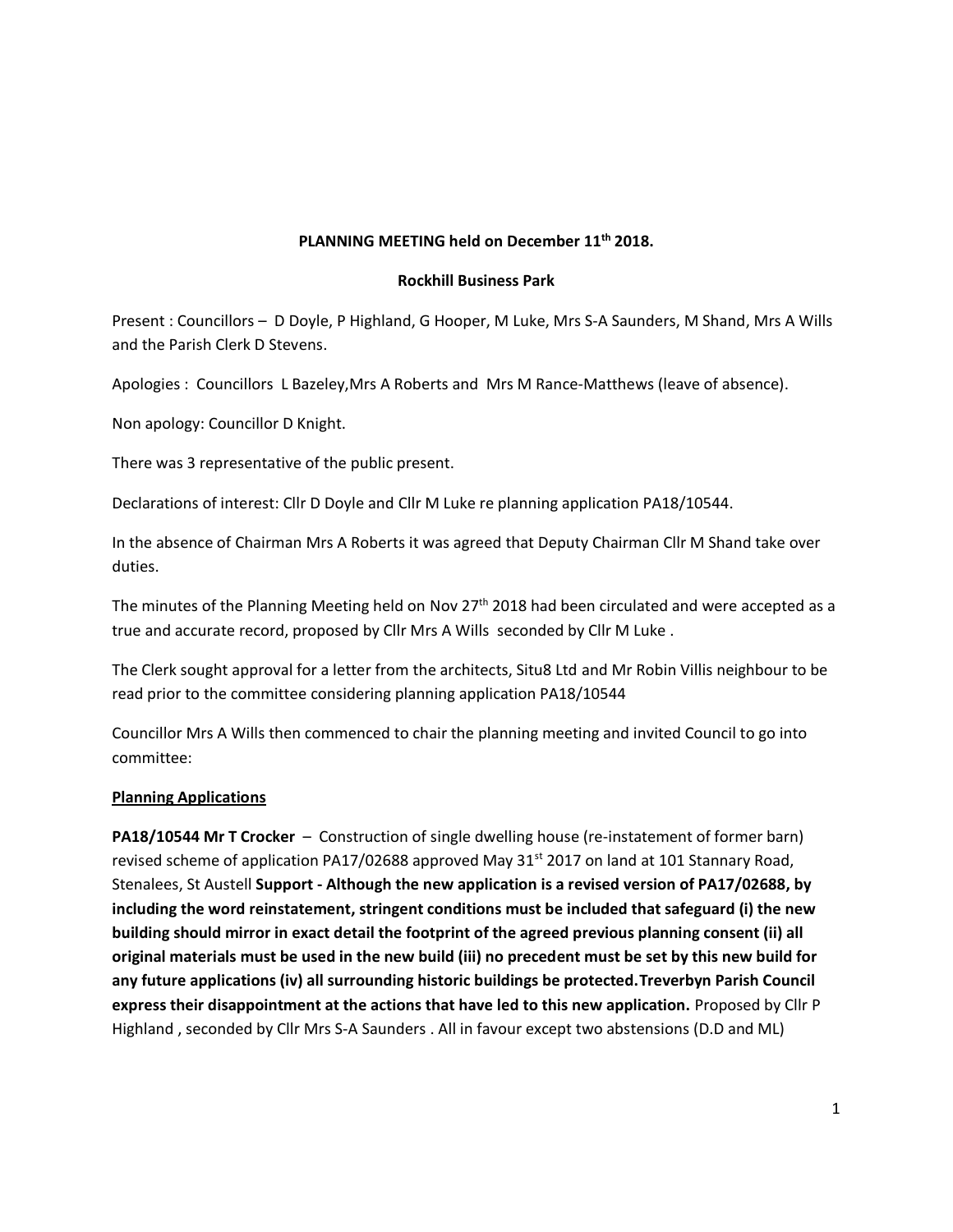**PA18/09807 Kathryn Carr –** Two bedroom single storey dwellin on land West of 76 Hallane Road, St Austell. **Support following a site visit** Proposed by Cllr G Hooper , seconded by Cllr M Shand. All in favour except one abstension (PH)

**PA18/10751 Mr Cyril Scott** – Proposed new private garage and store on land SE of Bridge View, Hallew, Bugle,St Austell. **Support –** Proposed by Cllr M Shand , seconded by Cllr P Highland . All in favour.

**PA18/11151 Imerys Minerals Ltd** – Extraction of china clay, partial backfilling with china clay waste with retoration to water storage reservoir with condition 2 (duration of permission) condition 3 ( definition of development permitted condition 6 (phasing of operation) and condition 21 (restoration) of decision CC/R/05/00168 dated March 21 2006 to allow construction and restoration period until December 31 2035 and update the associated development plans on land S of Hensbarror Farm , Cocksbarrow, St Austell **Support** Proposed by Cllr D Doyle, seconded by Cllr M Luke .All in favour.

**PA18/ 11174 Imerys Minerals Ltd** – Vehicular access onto and over C298 road incidental to the use for which adjacent land has planning permission to facilitate the movement of china clay from Highermoor Pit to Littlejohns for processing with variation of condition 2 in respect of decision NR/10/00087/MIN to allow the development permitted to continue until December 31 2035 at Highermoor Pit, Cocksbarrow , St Austell.**Support** Proposed by Cllr D Doyle , seconded by Cllr M Luke. All in Favour

**On both applications by Imerys Minerals Ltd Councillors expressed a hope that conditions are put in place to protect the historic heritage in the area of Cocksbarrow and Hensbarrow, surrounding areas and ancillary thoroughfares.**

### **Planning applications decision**

Approved PA18/08912 -Sophie Tregidgo Demolition of existing outbuildings and construction of new dwelling at Hallaze Barn, Penwithick (Parish Council decision support 27.11.18)

Approved PA18/07772 Mr J Meadon – Retrospecive planning permission for 3 residential caravans for travelers at Meadon Meadows, Hallaze Road, Penwithick (Parish Council decision object 13.11.18).

The Clerk read the submissions to be used at Planning committee appeal on Monday December  $17<sup>th</sup>$  re Parish Council's objections of application PA18/06548 Mr M Carveth on land adjacent to the Treehouse, Carbean, St Austell. Following discussions slight amendments were made in the statement that Cllr G Hooper has agreed to make on behalf of the Parish Council.

Correspondence received on outline planning application PA18/09548 land SE of Rosevear Terrace where the planning officer was recommending approval. After consultation the Council had decided to 'agree to disagree'.

Notification that the planning Public Access website will not be available on Thursday December 13<sup>th</sup> from 8.30am -12.00pm.